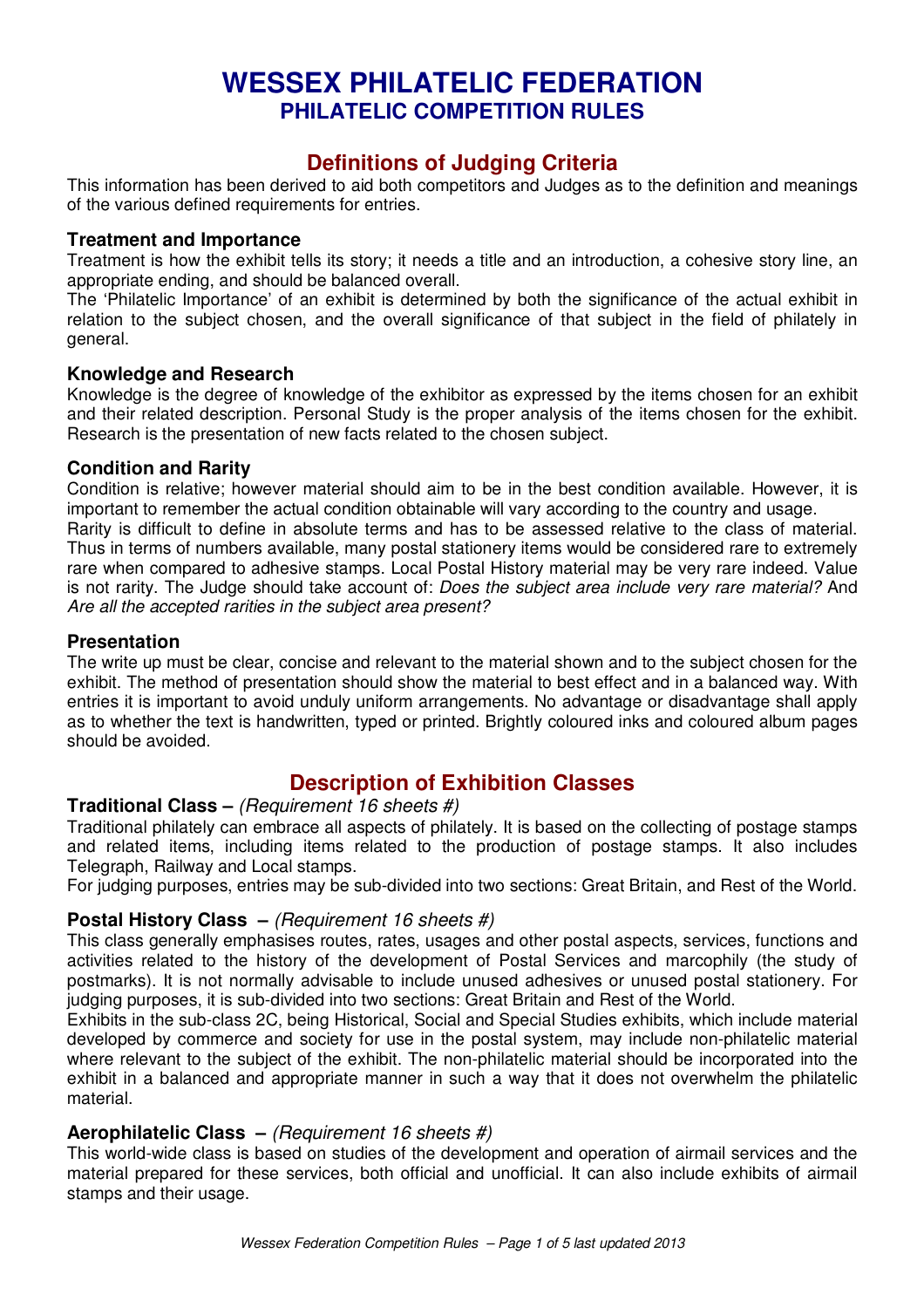## **Postal Stationery Class –** *(Requirement 16 sheets #)*

This is a world-wide class for exhibits of Postal Stationery. Exhibits can include proofs, essays and formula items where appropriate. Exhibits entirely comprising items without printed designations of face value or service are likely to be transferred to another class.

## **Thematic Philately –** *(Requirement 16 sheets #)*

This class is for entries based on a theme or a subject which is developed to a logical plan by the use of the widest range of appropriate stamps and other philatelic material. Revenue stamps may be included where no other philatelic material will convey the intended message; such material should be used sparingly.

## **Introduction to Thematics –** *(Requirement 8 sheets)*

This is a novice class for entries based on a theme and submitted by first time exhibitors. The subject should show developed to a logical plan by the use of the widest range of appropriate stamps and other philatelic material.

## **Open Philately –** *(Requirement 16 sheets #)*

This class gives an exhibitor complete freedom to present an exhibit on any subject using up to 50% of non-philatelic items. The non-philatelic material must not be thicker than 5 mm so as to be able to fit into standard exhibition frames. It is still an experimental class at FEPA and FIP International Exhibitions, but it may become a formal class in the coming twelve months. Detailed guidelines are set out in an accompanying document.

# - The term 16 sheets refers to either 16 standard sheets or a combination of standard and wider sheets that fill *the same space. Competitors should refer to the notes on Preparation of Exhibits.*

### **Notes to Exhibitors**

#### **Photocopy & Reproduction.**

Where a photocopy or reproduction of a stamp or cover is shown it must be modified by at least 25%. Where a part of a stamp or cover is shown full size it must be clearly labeled as a copy.

**Exhibits at Owners Risk** – Exhibition entries will only be accepted on this basis.

**Liability & Insurance -** ALL exhibitors are required to sign a Liability & Insurance Form to be returned with the entry.

# **Rules for Competitions**

# **The Jury**

The Jury, whose decisions will be final, will consist of Federation or National Accredited Judges, and should they decide that an exhibit has been wrongly classified, they have the discretion to transfer it to another class if such action could result in a higher award. The Jury's comments will be passed to entrants. No correspondence on the judging will be entered into. Awards will be made subject to the minimum marks being achieved.

Any attempt to influence Jury decisions by an exhibitor or other persons will result in removal of the exhibit(s) concerned from the exhibition.

## **Awards**

| <b>Gold Medal</b>          | 80 | <b>Silver Medal</b>                 | 60     |
|----------------------------|----|-------------------------------------|--------|
| <b>Large Vermeil Medal</b> | 75 | <b>Silver Bronze Medal</b>          | 50     |
| <b>Vermail Medal</b>       | 70 | <b>Bronze Medal</b>                 | 40     |
| <b>Large Silver Medal</b>  | 65 | <b>Certificate of Participation</b> | $<$ 40 |

#### **Trophies**

*Trophies and medals may be awarded at the discretion of the Federation and Competition Host for any class or entries submitted.*

*The federation has a number of trophies that can be awarded for specific classes and these will be advised to competitors as a part of the entry process.*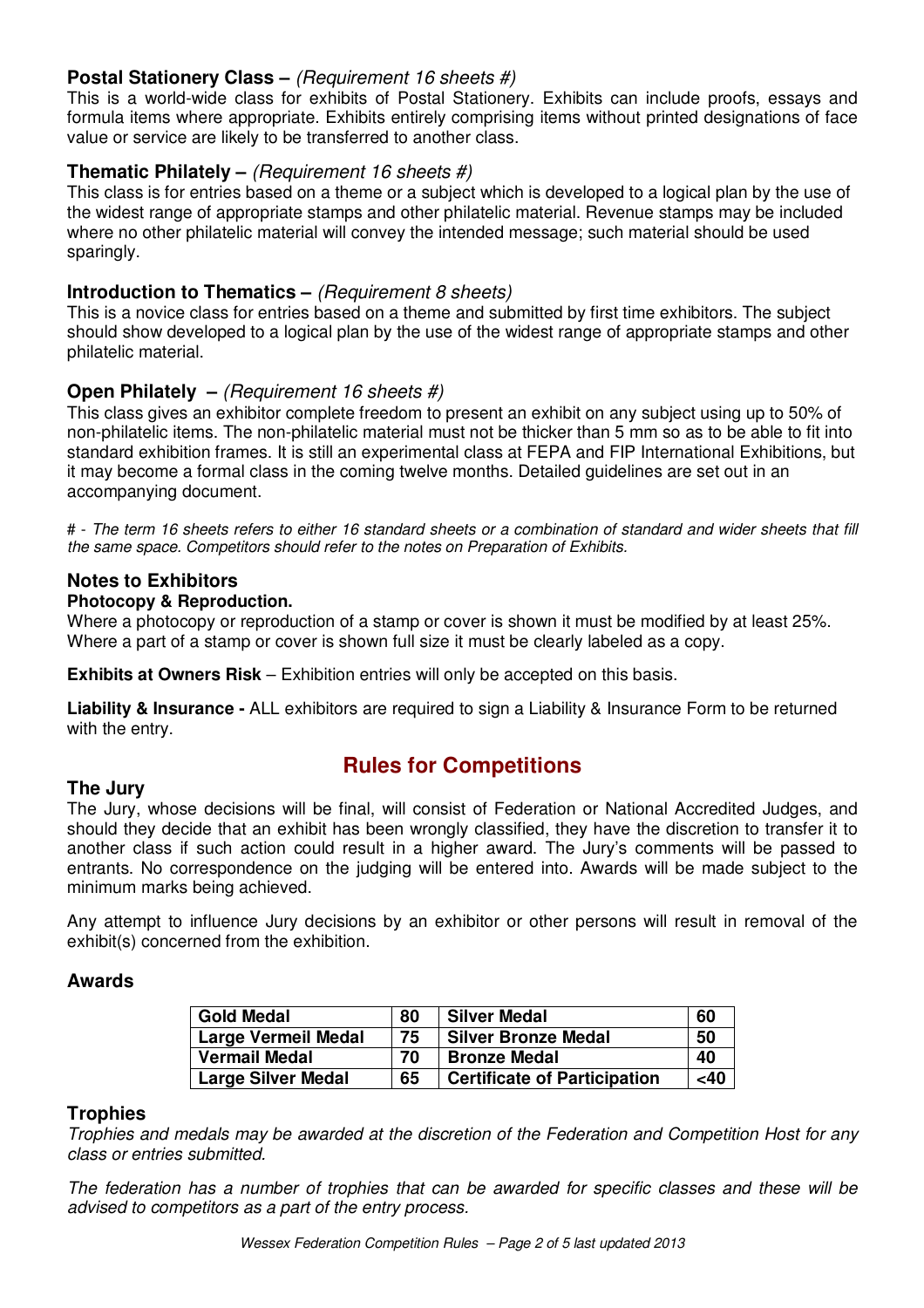## **Marking Structure All classes except Thematic Philately, Introduction to Thematics and Open Class.**

| <b>Category</b>           | <b>Max Mark</b> |
|---------------------------|-----------------|
| Treatment                 | 20              |
| Importance                | 10              |
| Knowledge                 | 20              |
| Research & Personal Study | 15              |
| Condition                 | 10              |
| Rarity                    | 15              |
| Presentation              | 10              |
| <b>TOTAL</b>              | 100             |

### **Thematic Philately & Introduction to Thematics**

| <b>Category</b>                   | <b>Sub-Category</b> | <b>Max Mark</b> |
|-----------------------------------|---------------------|-----------------|
| <b>Treatment &amp; Importance</b> | Title & Plan        | 15              |
|                                   | Development         | 15              |
|                                   | Innovation          | 5               |
| Knowledge, Study & Research       | Thematic            | 15              |
|                                   | Philatelic          | 15              |
| <b>Condition &amp; Rarity</b>     | Condition           | 10              |
|                                   | Rarity              | 15              |
| <b>Presentation</b>               |                     | 10              |
| <b>TOTAL</b>                      |                     | 100             |

## **Open Philately**

| Category                          | <b>Sub-Category</b>                   | <b>Max Mark</b> |
|-----------------------------------|---------------------------------------|-----------------|
| <b>Treatment &amp; Importance</b> | Title & Plan                          | 5               |
|                                   | <b>Philatelic Treatment</b>           | 10              |
|                                   | Non-Philatelic Treatment              | 10              |
|                                   | Philatelic Importance                 | 5               |
|                                   | Non Philatelic Importance             | 5               |
| Knowledge & Research              | Philatelic Knowledge & Research       | 15              |
|                                   | Non - Philatelic Knowledge & Research | 15              |
| <b>Material</b>                   | Condition                             | 10              |
|                                   | Rarity                                | 15              |
| <b>Presentation</b>               |                                       | 10              |
| <b>TOTAL</b>                      |                                       | 100             |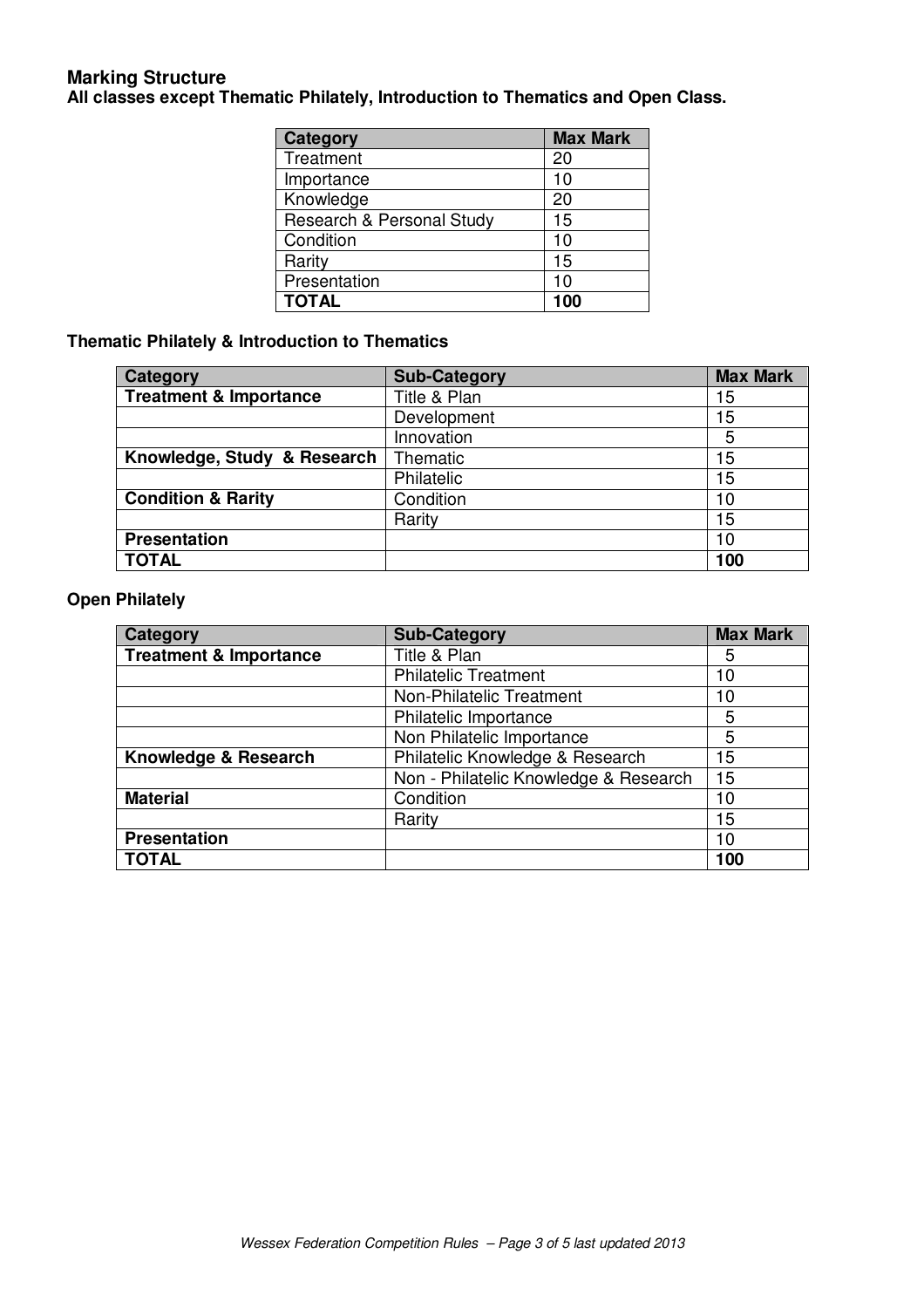**PREPARATION OF EXHIBITS** *- The following is based upon the Current National Standards and will fit the Wessex Exhibition Frames.*

Exhibitors are encouraged to look at the scope these recommendations give and to make the most of their exhibits *accordingly.*

#### **Sheet Size and Paper**

There are often questions on sheet size and paper, and there are many philatelic myths about what is, and what is not acceptable.

Broadly, dark coloured paper is not acceptable, **black is unacceptable**, and at the other end of the spectrum, chemically enhanced optically bright, white pages are often detract from the material being shown.

Matting (card mounts behind items) are acceptable. Too many different colours of matting can be confusing. Matting in black with wide margins can make an exhibit look like a display of mourning envelopes, and black Hawid mounts can have the same effect. The test is one of suitability. Does the mounting enhance the material?

Most experienced exhibitors will use only transparent Hawid type mounts and will never use black mounts. Most will use white, off white, or cream card. Duplicating paper in thin plastic protectors falls off the frame as it is mounted. Respect your material and the exhibition mounter by using something reasonably sturdy.

Protectors should be of good quality, for example chemically inert polyester, e.g. Melinex®, Mylar™ without surface coatings or plasticisers. Again this is to protect the material and to stop it folding over or falling from the frame as it is mounted.

National Exhibition display frames measure 120 cm in height by 100 cm in width and hold sixteen 'standard' pages. 'Standard' pages must not exceed 23 cm in width and 30 cm in height. Sixteen pages exceeding this width can only be accommodated in a single frame by overlapping.

The pages are usually mounted in four rows of four. Exhibits should be mounted on sheets of A4, although A3 pages mounted horizontally are accepted. Commercially produced sheets such as Clarendon (288 x 218 mm), and double Clarendon (288 x 436mm) or other 'standard' album pages are accepted, and frames may also be composed of 8 double sized sheets or 12 sheets of  $1\frac{1}{3}$  times a 'standard' size.

Sheets must be numbered consecutively, preferably at the front bottom right hand corner and contained in transparent protectors. All exhibits without protectors will neither be exhibited nor judged.

Other larger sheets can be accepted but they must be in multiples of the standard size. Sheet heights greater than 30 cm are difficult to handle, and may be rejected. Where pages exceed 30 cm in height they will be placed in the frames at the risk and responsibility of the exhibitor.

Sheet size is a matter for the exhibitor, but bear in mind that awkward sizes may be difficult to transport or to mount, and in some cases the organisers may refuse particularly awkward or flimsy pages. A3 gives more flexibility, particular for large items and ephemera, and can be more suitable for Thematic or Open Philately, although Postal History material and large postal stationery can be sometimes difficult to display on A4.

**REMEMBER** – a 16 sheet entry is one that fills the standard frame designed to take 16 x A4 sheets. If *you use larger sheets to accommodate large items you can proportionately reduce the number of sheets as long as you fill the frame. Some typical examples follow.*